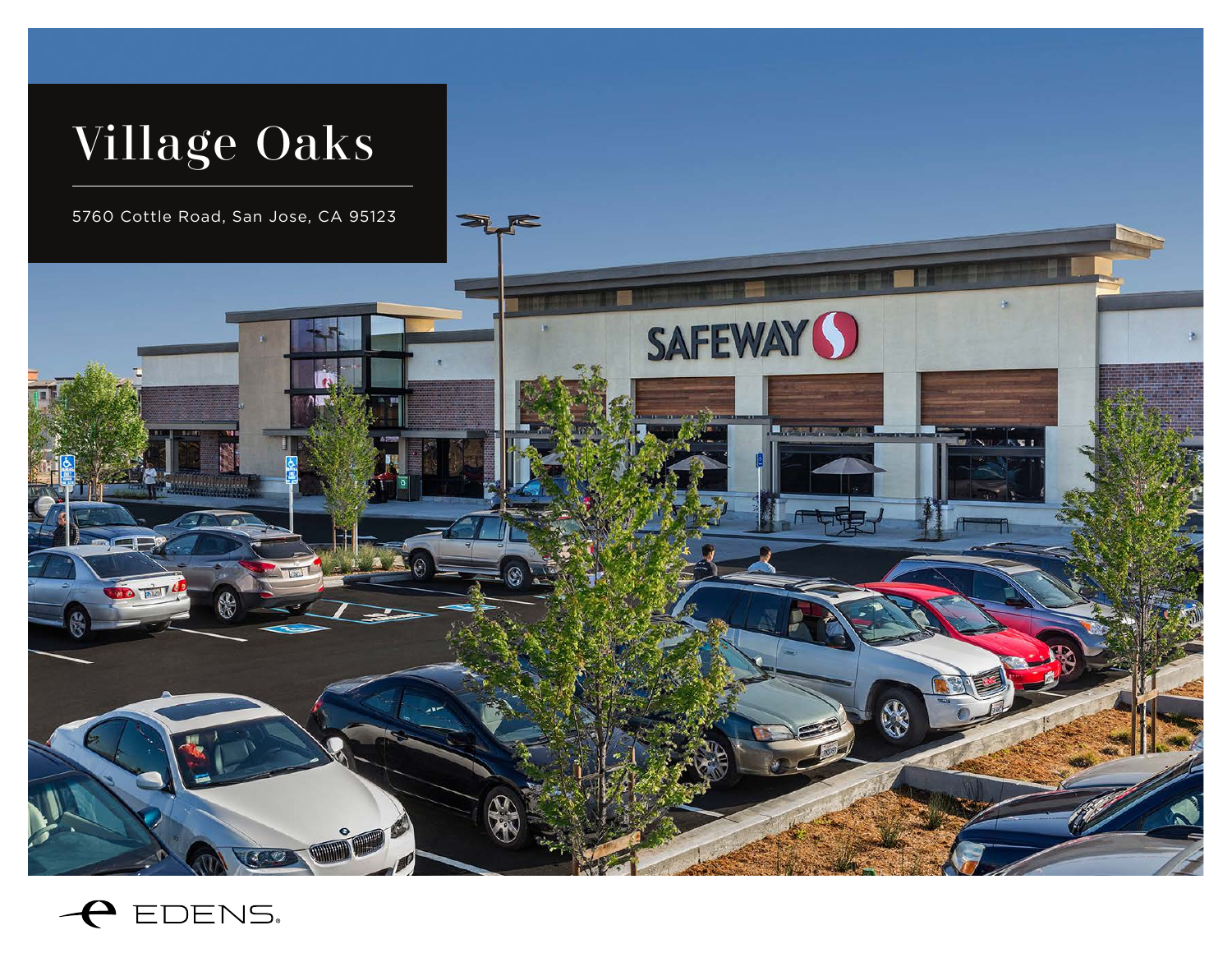## VILLAGE OAKS **SITE PLAN**

| <b>NO</b> | <b>RETAILERS</b>            | <b>SF</b> |
|-----------|-----------------------------|-----------|
| 50        | Target                      | 139,182   |
| 100       | Five Below                  | 10,944    |
| 125       | Ulta                        | 10.147    |
| 150       | Petco                       | 14,500    |
| 175       | Marshall's                  | 23,000    |
| 200       | <b>Vitality Bowls</b>       | 1.023     |
| 210       | AT&T                        | 1,800     |
| 220       | Five Guys Burgers and Fries | 2,508     |
| 230       | Chipotle Mexican Grill      | 2,208     |
| 240       | MOD Super Fast Pizza        | 2,644     |
| 250       | Starbucks Coffee            | 1,600     |
| 260       | Applebee's                  | 5,600     |
| 265       | T Mobile                    | 1,241     |
|           |                             |           |

| <b>NO</b> | <b>RETAILERS</b>        | SF     |
|-----------|-------------------------|--------|
| 270       | Chase Bank              | 3,859  |
| 275       | Yogurtland              | 1,400  |
| 280       | Supercuts               | 1,187  |
| 290       | European Wax Center     | 1,430  |
| 300       | <b>Bank of America</b>  | 4,500  |
| 320       | Panera Bread            | 4,501  |
| 330       | Panda Express           | 1,504  |
| 340       | Senro Sushi             | 2,755  |
| 350       | L & L Hawaiian Barbeque | 1,500  |
| 360       | Wingstop                | 1,501  |
| 370       | Fed Ex Office           | 1,318  |
| 380       | Jumpstart MD            | 1,419  |
| 385       | Available               | 2,036  |
| 390       | <b>EZ Dental</b>        | 2,210  |
| 400       | Safeway                 | 54,804 |
| 450       | Available               | 1,050  |
| 460       | Diva Nail Salon         | 1,518  |
| 470       | Mattress Firm           | 3,125  |
| 500       | Safewav Gas             | 5.000  |

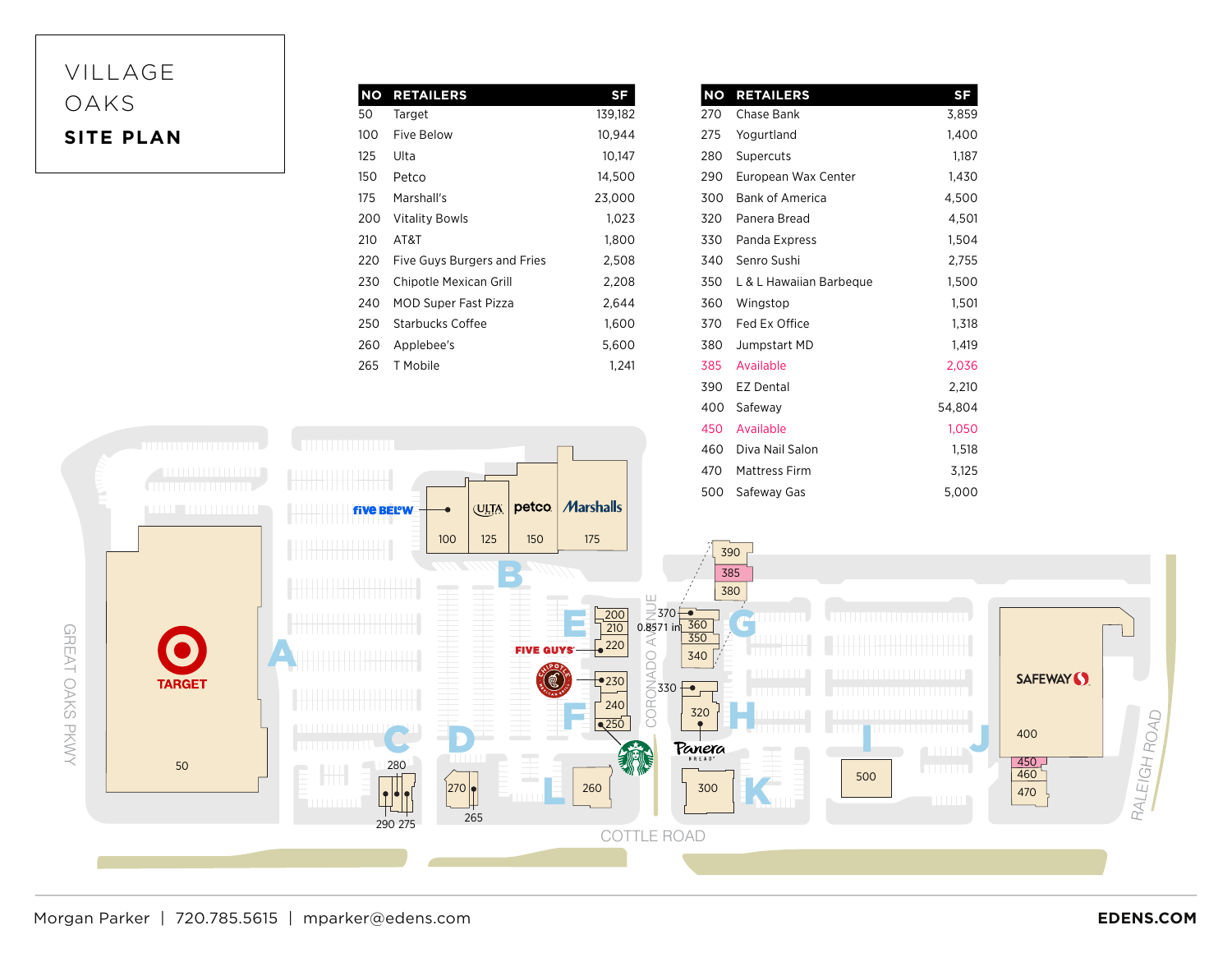## VILLAGE OAKS **CENTER PHOTOS**

## **CENTER HIGHLIGHTS**

- Target and Safeway anchored shopping center with regional access off of Highway 85
- Retail hub opportunity with Blossom Hill corridor 4 miles away
- Major linear street sidelines offering substantial signature property qualities
- Immediate trade area is significantly under served void of dining, shopping and entertainment uses